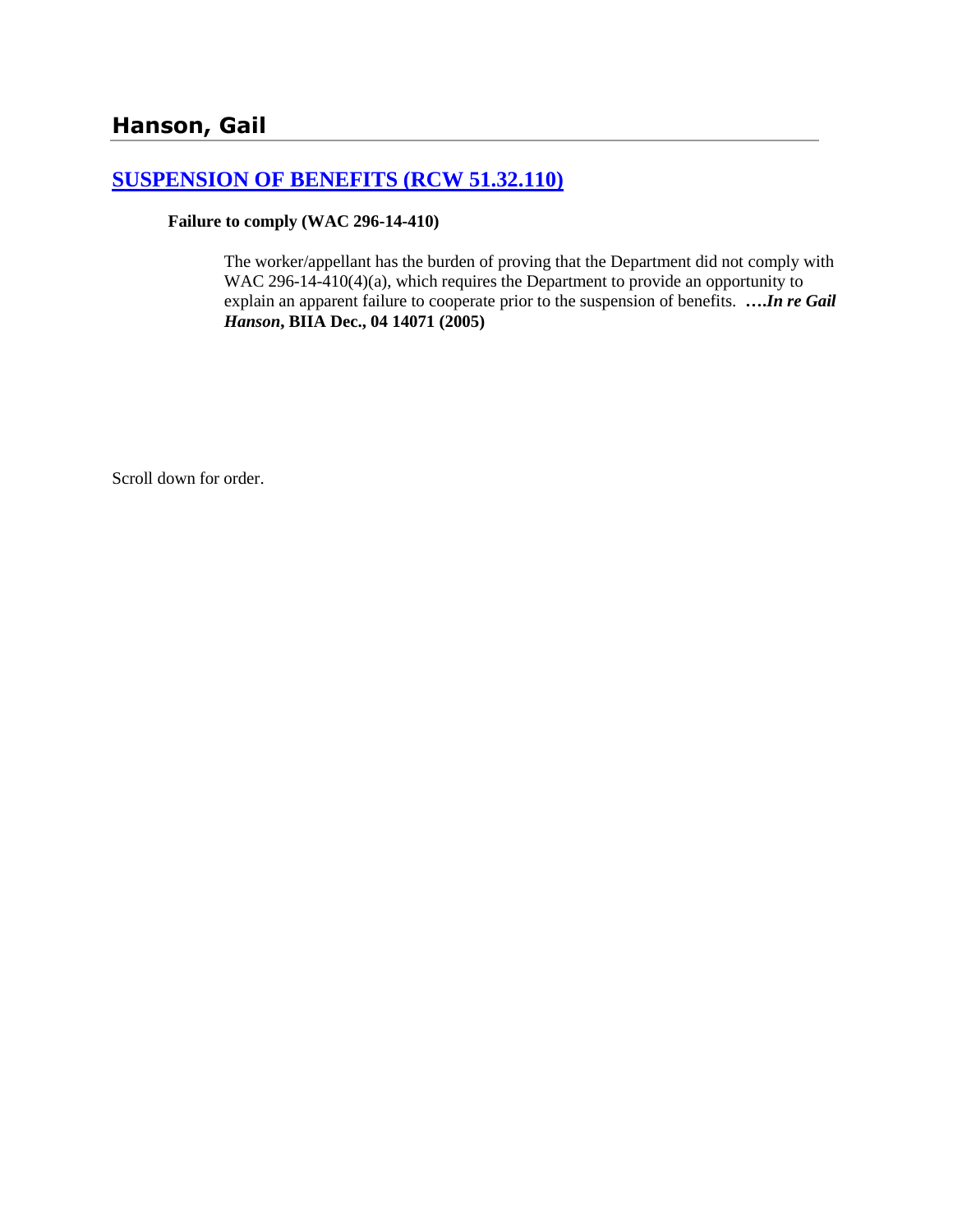# **BEFORE THE BOARD OF INDUSTRIAL INSURANCE APPEALS STATE OF WASHINGTON**

**)**

**IN RE: GAIL A. HANSON ) DOCKET NO. 04 14071**

**CLAIM NO. P-083025 ) DECISION AND ORDER**

# APPEARANCES:

Claimant, Gail A. Hanson, by Law Office of James R. Walsh, per James R. Walsh

Employer, Microdisk Services, None

Department of Labor and Industries, by The Office of the Attorney General, per H. Regina Cullen, Assistant

The claimant, Gail A. Hanson, filed an appeal with the Board of Industrial Insurance Appeals on April 5, 2004, from an order of the Department of Labor and Industries dated February 12, 2004. In this order, the Department affirmed two prior orders dated January 26, 2004, and January 27, 2004. In its order dated January 26, 2004, the Department suspended the claimant's right to further compensation effective January 24, 2004, for her failure to submit to medical treatment as recommended, failure to submit to medical examination, and failure to cooperate in vocational evaluation. In its order dated January 27, 2004, the Department suspended the claimant's right to further time-loss compensation effective January 24, 2004, with time-loss compensation benefits paid from January 20, 2004 through January 24, 2004, and kept the claim open. The Department order is **AFFIRMED**.

# **DECISION**

Pursuant to RCW 51.52.104 and RCW 51.52.106, this matter is before the Board for review and decision on a timely Petition for Review filed by the Department to a Proposed Decision and Order issued on October 22, 2004, in which the industrial appeals judge reversed and remanded the order of the Department dated February 12, 2004, due to the Department's failure to prove that it sent the required "good cause letter" [WAC 296-14-410(4)(a)] to the claimant prior to suspending her benefits. That affirmative defense was not pleaded nor the subject of proof by the claimant. We have granted review because we believe the industrial appeals judge, in his Proposed Decision and Order, erroneously placed the burden of proof of this affirmative defense to a suspension of benefits order upon the Department. We reach the merits of this appeal and conclude that the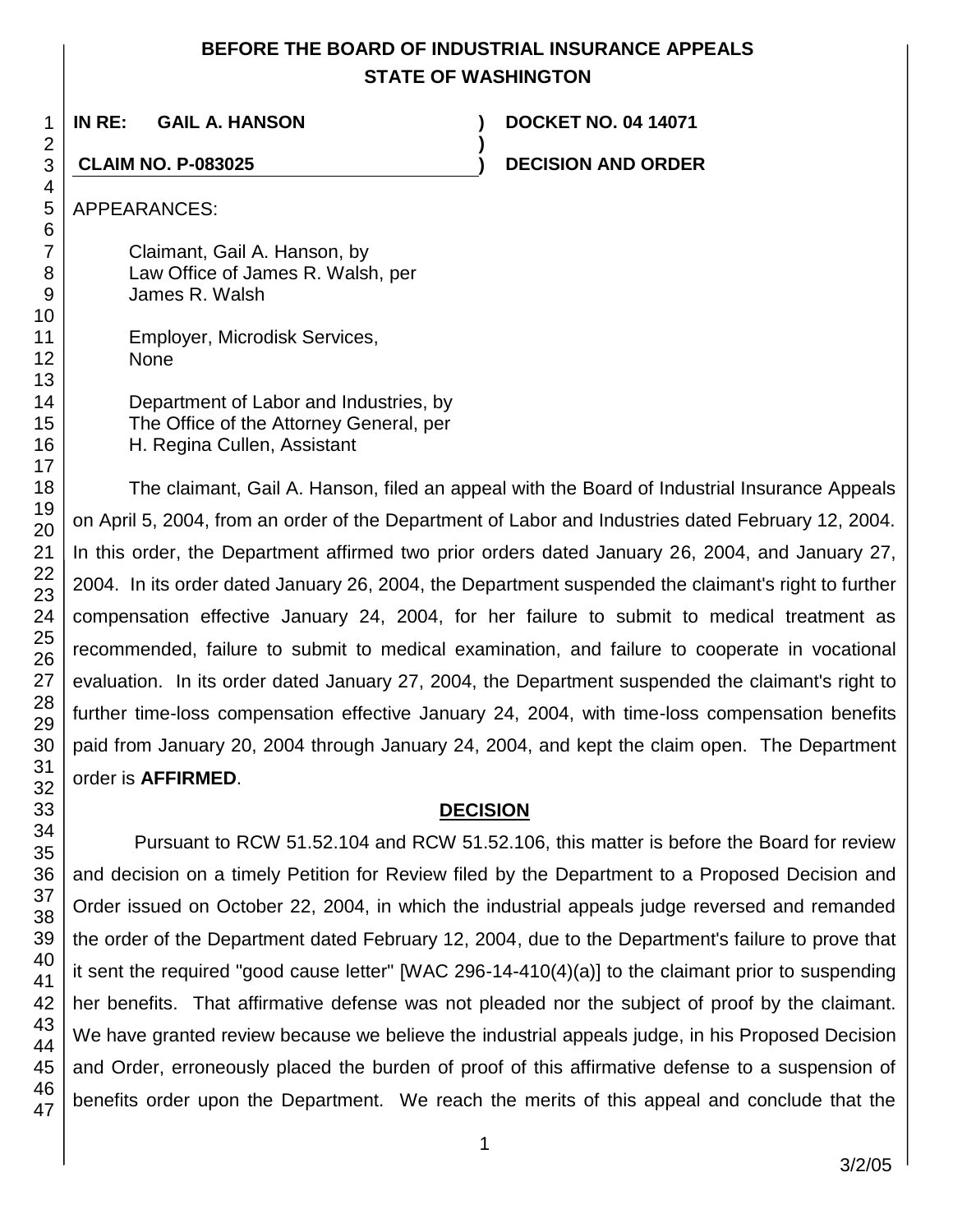claimant has failed to present any credible evidence of good cause for her failure to cooperate both with medical treatment and vocational evaluation connected to this claim.

The Board has reviewed the evidentiary rulings in the record of proceedings and finds that no prejudicial error was committed. The rulings are affirmed.

## Burden of Proof and the WAC 296-14-410 "Good Cause" Letter

The burden of proof in a suspension of benefits case lies with the injured worker. *Andersen v. Department of Labor & Indus.*, 93 Wn. App. 60 (1998); *In re Luiz Lopez*, BIIA Dec., 91 3608 (1992). The failure to send the "good cause" letter is most accurately characterized as an affirmative defense to the suspension of benefits. Unless there is a specific statute or rule to the contrary, the burden of proof of an affirmative defense rests on the proponent of that defense, in this case Ms. Hanson. Three of our Significant Decisions, *Luiz Lopez; In re Willie Dunn*, BIIA Dec., 91 0602 (1992); and *In re Johan Petry*, BIIA Dec., 92 0389 (1993), addressed the question of whether the Department had provided the worker with written notice, per WAC 296-14-410, prior to suspending benefits. In *Luis Lopez* and *Johan Petry*, the worker first alleged and then presented evidence that no "good cause" letter was sent by the Department (or self-insurer). The Department was unable to produce proof that such a letter was sent to the worker. These Significant Decisions support the proposition that the burden of initial presentation of evidence or the burden of proof on this affirmative defense rests with the worker contesting the suspension of benefits order. In *Willie Dunn*, at page 6, we stated that: "The Department presented no evidence that it made an attempt to comply with WAC 296-14-410." This statement should not be read to require the Department in all appeals from suspension orders to present proof that such a letter was sent. It merely indicates that the issue was raised by the worker, the failure to send the letter was supported by evidence in the record, and the Department failed to present proof that such a letter had been sent. As such, our decision in *Dunn* was not meant to change the order of presentation of evidence or the burden of proof.

In this case, Ms. Hanson did not allege nor did she attempt to prove that she did not receive the required "good cause" letter. Without evidence sufficient to create a prima facie case that the letter was not sent, the fact that the Department did not produce such a letter and place it into evidence is irrelevant. The Department's January 26, 2004 suspension order cannot be reversed on that ground.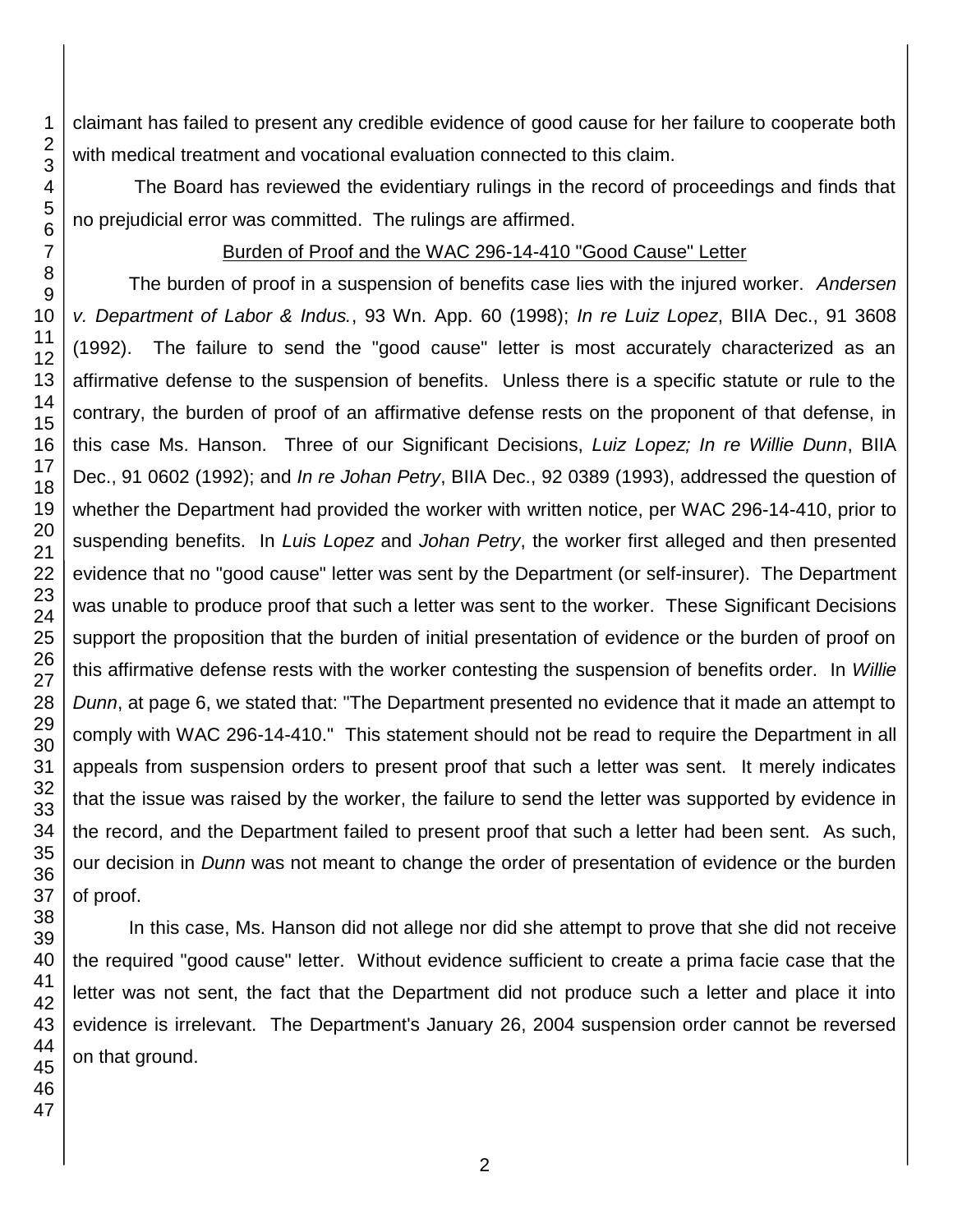#### Good Cause for Non-cooperation with Treatment and Vocational Evaluations

The grounds upon which the Department may issue an order suspending benefits for non-cooperation are set out in RCW 51.32.110(2):

> If the worker refuses to submit to medical examination, or obstructs the same, or, if any injured worker shall persist in unsanitary or injurious practices which tend to imperil or retard his or her recovery, or shall refuse to submit to such medical or surgical treatment as is reasonably essential to his or her recovery or refuse or obstruct evaluation or examination for the purpose of vocational rehabilitation or does not cooperate in reasonable efforts at such rehabilitation, the department or the self-insurer upon approval by the department, with notice to the worker may suspend any further action on any claim of such worker so long as such refusal, obstruction, noncooperation, or practice continues and reduce, suspend, or deny any compensation for such period:

In this case, the Department suspended Ms. Hanson's benefits based on three separate grounds: (1) The claimant refused to submit to medical treatment that was reasonably essential to her recovery in that she missed multiple physical therapy appointments between September 4, 2003 and November 24, 2003. (2) The claimant refused examination for the purpose of vocational rehabilitation in that she did not appear for a physical capacities evaluation scheduled for December 3, 2003 and December 4, 2003. (3) The claimant obstructed evaluation for the purpose of vocational rehabilitation in that she did not comply with the vocational counselor's request that she fill out a work history form. Even with all of these instances of non-cooperation, the Department order suspending benefits could be reversed had the claimant proven "good cause" for her actions deemed by the Department to be non-cooperative. Proof of the relevant factors necessary to establish "good cause" is case specific. *See*, *e.g.*, *Romo v. Department of Labor & Indus.*, 92 Wn. App. 348 (1998). Ms. Hanson testified that "I have done nothing but cooperate" and "cooperating is what got me here ultimately." 9/1/04 Tr. at 20. She promised that if given another chance she will cooperate. Her own testimony reveals the untruth of these statements. Her testimony is not credible at all.

Ms. Hanson had inconsistent explanations as to why she missed the appointments. First she started with outright denial: "any physical therapy appointments I had I cancelled." When prompted further she explained variously: "Because I couldn't go to them." "My physical therapist told me not to go." "Because I couldn't handle it. My body couldn't take it. It was too much for me. And I needed massage therapy and not physical therapy." "It (the physical therapy) was too hard." 9/1/04 Tr. at 11.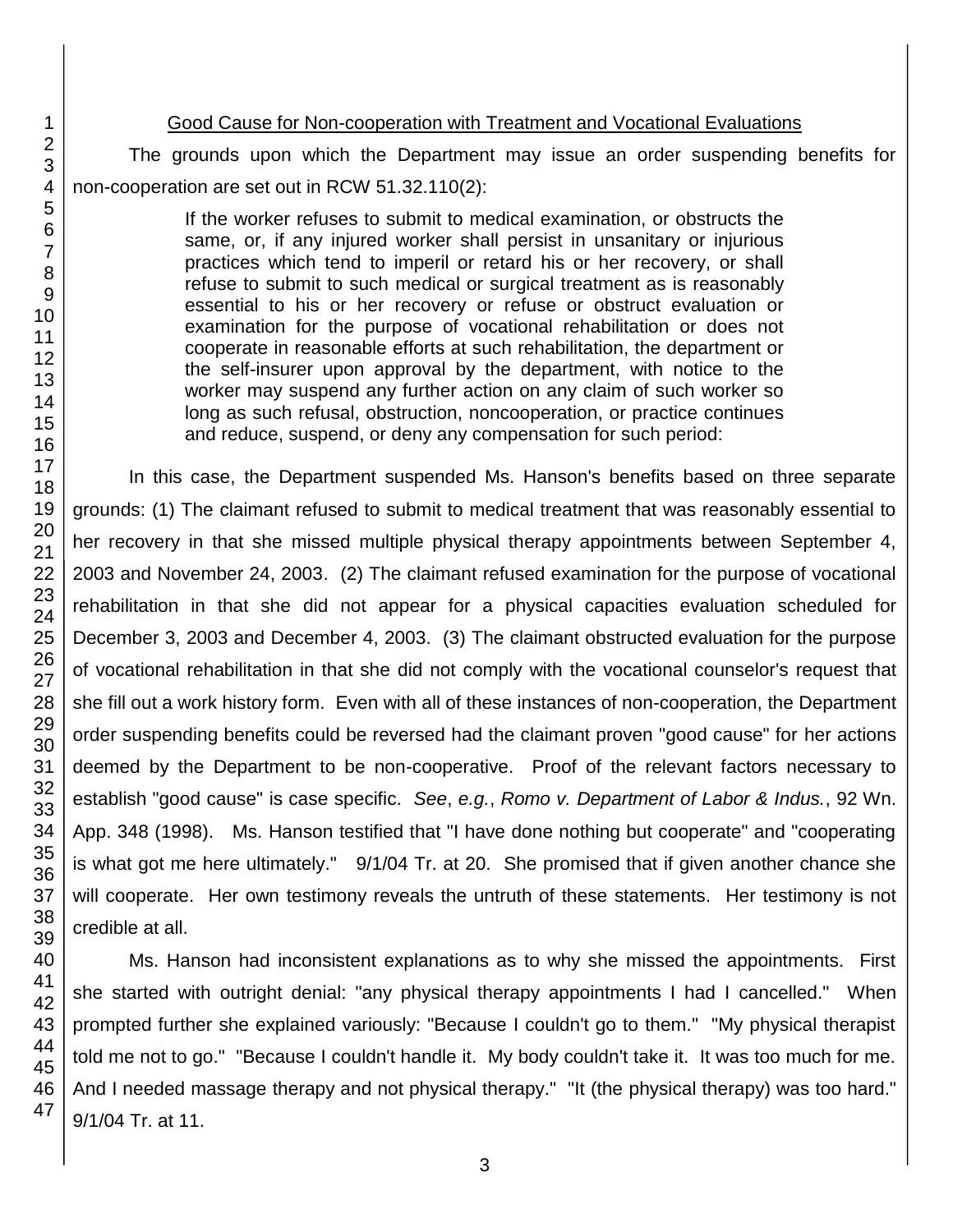Ms. Hanson's explanations for missing both days of the physical capacities evaluation are similarly inconsistent albeit more imaginative: "They made me leave." 9/1/04 Tr. at 15. She came in late because her ride was late. She finished the first day but did not come in the second day because of a big storm that made it too dangerous due to downed power lines. She did not drive herself in because she was on a new medication. She could not remember the dates of the physical capacities evaluation with her statements as to those dates varying between December 3, 2003 and December 6, 2003.

Ms. Hanson's explanations for not sending the work history form to the vocational counselor, Janice Star, were also contradictory and unbelievable. The following statements were all made by Ms. Hanson during her testimony: At a meeting with the vocational counselor in her attorney's office on November 17, 2003, she told the vocational counselor that she did not have the work history form because she was waiting on information from the Social Security Administration and when she received it she would send the form to her. She testified that when she got that information she sent it to Ms. Star.Later in her testimony, the claimant stated that Ms. Star instructed her over the phone that she should bring the work history document with her to the physical capacities evaluation and hand it to them. At that point, Ms. Hanson admitted that she did not send the information to Ms. Star. Finally, she testified that she did hand the documents to the evaluator when she came to the physical capacities evaluation on December 3, 2003.

On the day of her testimony and also during the fall of 2003, when the alleged non-cooperation occurred, the claimant was ingesting the following analgesic and/or mood altering medications, all of which she stated she received from her attending physician, Dr. Phillip Matthews: Morphine (off and on for six years), Oxycontin (90 mg. every six hours), "extra strength" percocet (she takes this "all day long"), Valium (10 mg. morning and night), and Topamax (50 mg.) Throughout her testimony the claimant complained of short-term memory loss and inability to recall matters. She described herself as feeling "not quite all there," "whacked out," and "pretty much out of it" when taking these medications. Although overmedication might explain the inconsistencies and incoherence within the claimant's testimony, our review of this "list" of medications and the quantities of them that she allegedly consumes leads us to believe that this part of her testimony, like the rest of it, was significantly exaggerated. 9/1/04 Tr. at 19.

We conclude the Department correctly identified three separate grounds for suspension of Ms. Hanson's benefits under the authority of RCW 51.31.110(2). We affirm the suspension order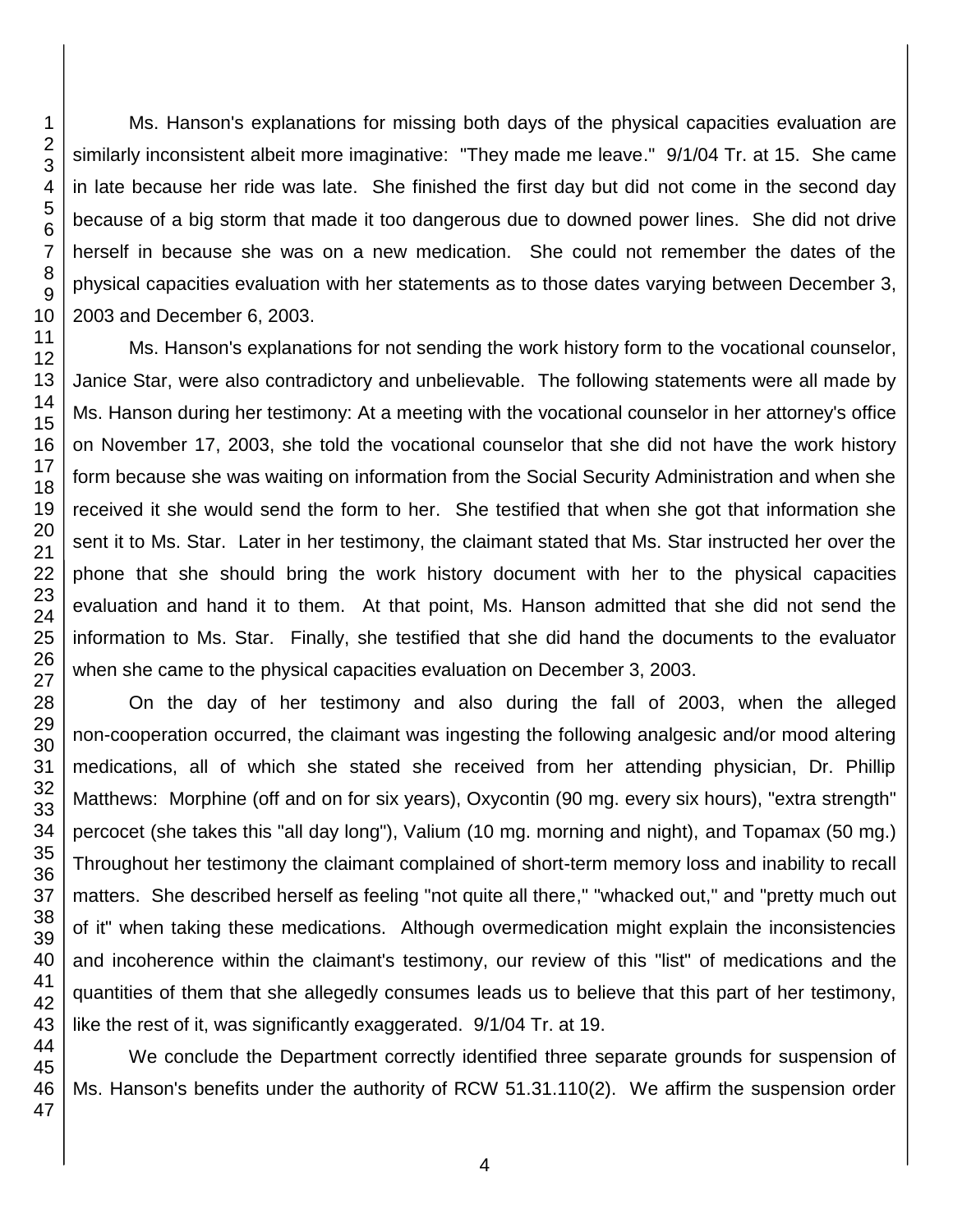because the claimant did not present any evidence that was even remotely credible to show "good cause" for the multiple non-cooperative actions.

## **FINDINGS OF FACT**

1. On June 23, 1995, the claimant, Gail A. Hanson, filed an application for benefits with the Department of Labor and Industries, in which she alleged an injury to her lower left hip and back during the course of her employment with Microdisk Services on June 15, 1995. On August 7, 1995, the Department issued an order in which it stated that the claim was allowed, and benefits were provided.

On January 26, 2004, the Department issued an order in which it suspended the claimant's right to further compensation effective January 24, 2004, for her failure to submit to medical treatment as recommended, failure to submit to medical examination, and failure to cooperate in a vocational evaluation. On January 27, 2004, the Department issued an order in which it suspended the claimant's right to further time-loss compensation benefit effective January 24, 2004, with time-loss compensation benefits as paid from January 20, 2004 through January 24, 2004, and kept the claim open.

On January 28, 2004, the claimant filed a Protest and Request for Reconsideration with the Department from its orders dated January 26, 2004 and January 27, 2004. On February 12, 2004, the Department issued an order in which it affirmed its orders dated January 26, 2004 and January 27, 2004.

On April 5, 2004, the claimant filed a Notice of Appeal with the Board of Industrial Insurance Appeals from the Department order dated February 12, 2004. On May 4, 2004, the Board issued an order in which it granted the appeal, assigned the appeal Docket No. 04 14071, and ordered that further proceedings be held.

- 2. Between September 4, 2003 and November 24, 2003, the claimant missed multiple physical therapy appointments prescribed as treatment for accepted conditions under this claim.
- 3. The claimant did not appear for a physical capacities evaluation scheduled for December 3, 2003 and December 4, 2003, as part of the vocational evaluation related to this claim.
- 4. In November and December 2003, the claimant did not comply with the vocational counselor's request that she fill out a work history form in order to assist in the vocational evaluation of this claim.
- 5. The claimant did not have sound or rational bases or excuses for her failure to cooperate with treatment of conditions related to this claim or the vocational evaluation of the claim.